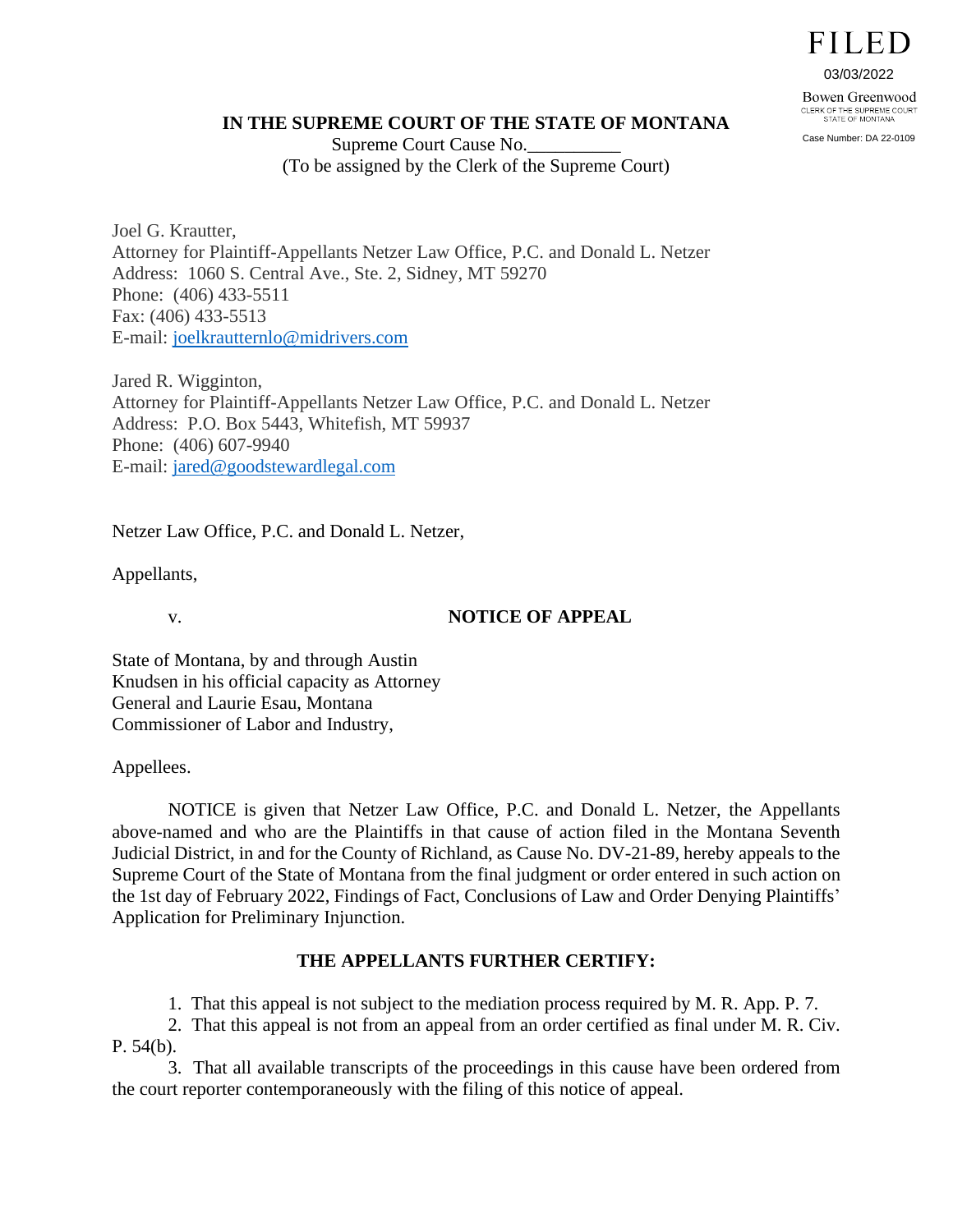4. That included herewith is the filing fee prescribed by statute.

Dated this 3<sup>rd</sup> day of March, 2022.

/s/ Joel G. Krautter\_\_ Joel G. Krautter

/s/ Jared R. Wigginton

Attorneys for Plaintiff-Appellants Netzer Law Office, P.C. and Donald L. Netzer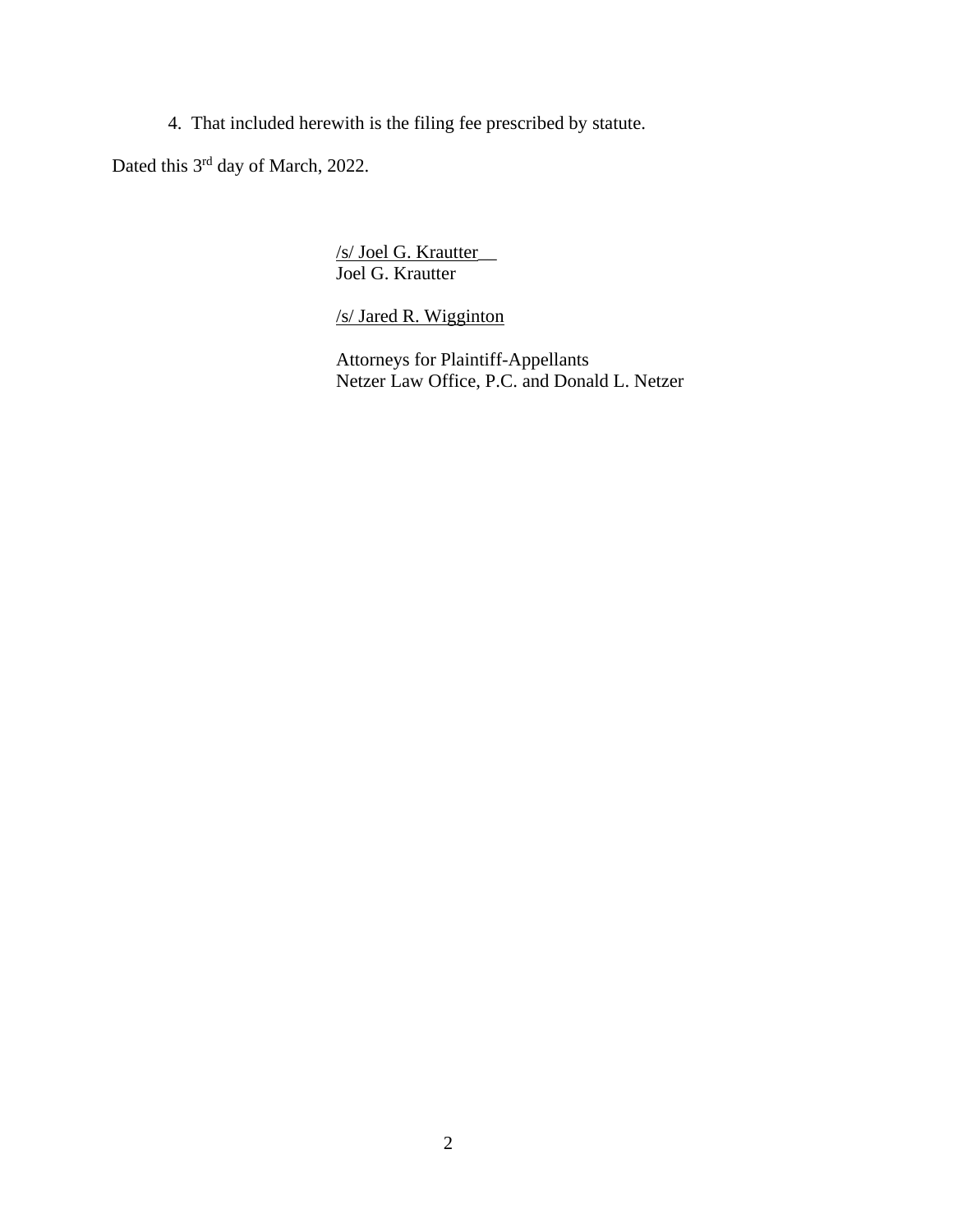#### CERTIFICATE OF SERVICE

I hereby certify that I have filed a true and accurate copy of the foregoing NOTICE OF APPEAL with the Clerk of the Montana Supreme Court and that I have served true and accurate copies of the foregoing NOTICE OF APPEAL upon the Clerk of the District Court and each attorney of record as follows:

Janice Klempel Clerk, Richland County District Court 300 12th Ave. NW, Ste. 3 Sidney, MT 59270

Office of the Attorney General David M.S. Dewhirst, Solicitor General Brent Mead, Assistant Solicitor General Alwyn Lansing, Assistant Attorney General 215 N. Sanders St. PO Box 201401 Helena, MT 59620

Chamber Copy: Hon. Olivia Rieger PO Box 1249 Glendive, MT 59330

Dated this 3<sup>rd</sup> day of March 2022.

 /s/ Joel G. Krautter\_\_\_\_\_\_\_ Joel G. Krautter 1060 S. Central Ave., Ste. 2, Sidney, MT 59270 Attorney